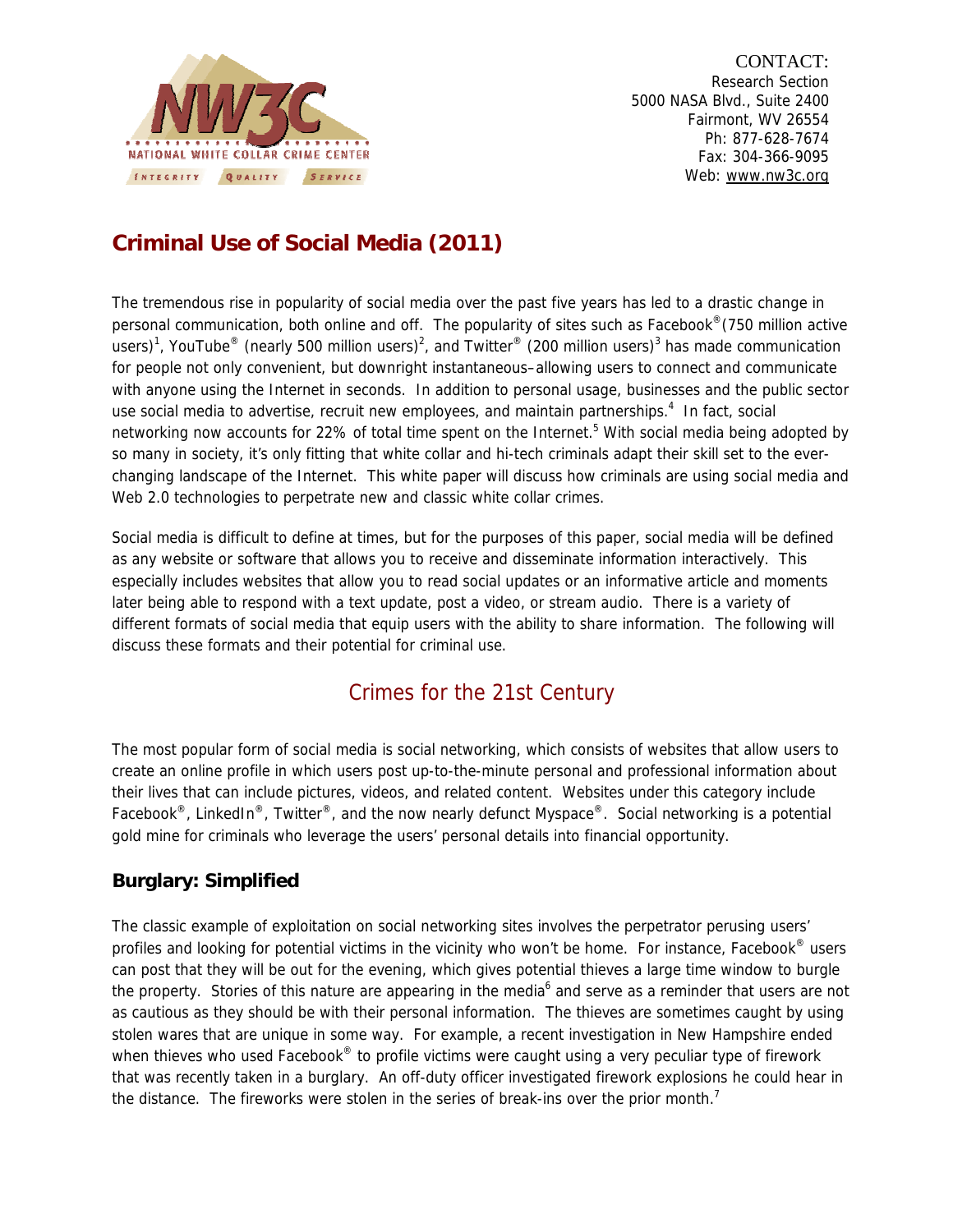Other social networking applications, such as foursquare® and Gowalla®, are primarily location-based networks. Users of these networks are rewarded for posting their locations frequently and are given temporary titles while at their location–for example, posting that you're having a cup of coffee at Starbucks<sup>®</sup> could make you the "Mayor of Starbucks<sup>®</sup>."<sup>8</sup> As before, posting your location allows perpetrators the perfect window to commit a burglary, vandalism, or a home invasion.

#### **Social Engineering & Phishing**

Not surprisingly, the majority of crimes on social networking sites are cyber based, and many of them use a technique called social engineering. In a classical sense, social engineering refers to the social manipulation of large groups of people to meet political or economic ends. Today, it's taken on an additional meaning in the cyber security world. For our purposes, social engineering refers to gaining access to information by exploiting human psychology.<sup>9</sup> A classic example of this starts with a friend on your network sending you a message asking for a quick loan to get car repairs so he/she can get home for work on Monday, and ends with you finding out a few days later that your friend never needed car repairs and that the person you transferred money to was a scam artist. This form of social engineering is surprisingly easy to achieve, and because of it, the computer security firm Trend Micro<sup>®</sup> calls Facebook<sup>®</sup> a "minefield of scams."10 All that is needed by the scammer is the username and password of one member of a network and a little practice in writing letters that sound urgent to inspire friends to aid you. All the while the scammer is vague enough not to reveal the impersonation. Even if only a few friends on the list are duped, the return on investment for the scammer is quite high. Social engineering isn't limited to social networking. A recent case involved the software company Oracle®. During a convention, a contest was held to demonstrate the dangers of social engineering. Several hackers posed as IT professionals and asked company employees to hand over data and visit websites as part of "routine IT protocol." Oracle<sup>®</sup> employees as well as many others were frighteningly compliant in the demonstration.<sup>11</sup>

One popular technique of social engineering is called phishing. Phishing involves making attempts to acquire passwords, account numbers, and related information; this information is often used to commit identity theft. The term phishing is a play on "fishing," in which perpetrators send out many (sometimes millions) of emails with the hopes of getting "bites" in return. The victimization rate that results is usually somewhere in the 0.5% to 1% range.<sup>12</sup> Despite the low success rate, criminals continue to send out emails that look like legitimate concerns over account security or sale reminders from your favorite retailer.<sup>13</sup> Microsoft<sup>®</sup> has recently reported that phishing attacks are up over 1200% from 8.3% phishing attacks to 84.5% phishing attacks just over the course of 2010.<sup>14</sup>

#### **Malware**

Last, social networking offers golden opportunities for virus and malware developers. Users clicking on links, opening attachments, and responding to messages on networks can become victims without knowing it, resulting in adware, viruses, and malware being loaded onto their machines. In December 2010, antivirus developer Sophos® reported that 40% of social network users had encountered malicious attacks.<sup>15</sup> Microsoft<sup>®</sup> released their own study in the spring of 2011, stating that roque software was found on 19 million PCs.<sup>16</sup> Additionally, the business world is concerned that their employees' online behavior could be putting their network security at risk. Sophos'® 2010 Security Report surveyed over 500 organizations and found that 72% were concerned that social networking endangered their security.<sup>17</sup>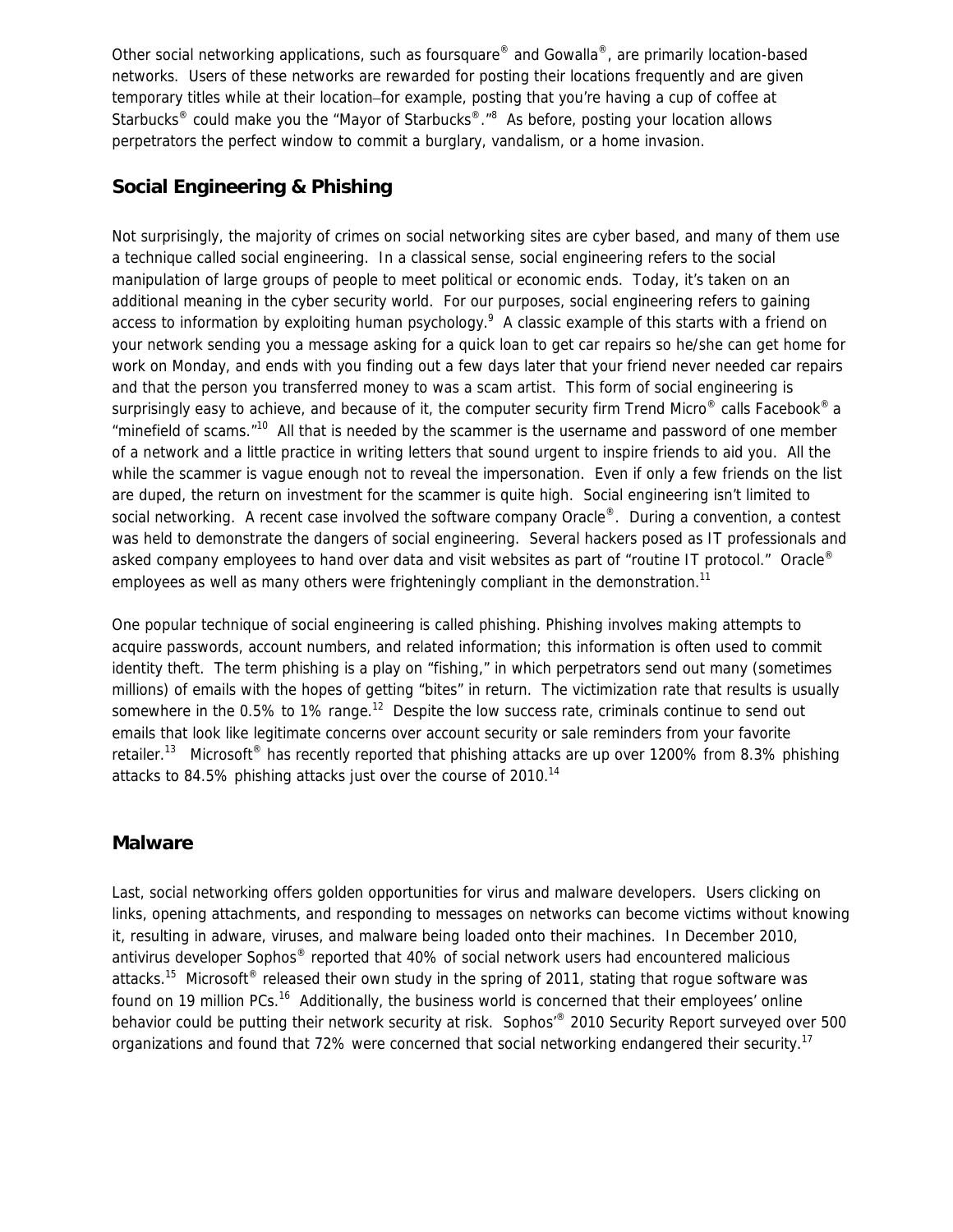# Cybercasing the Joint

The most recent development in social media technologies is called geotagging, which embeds geographical data (longitude and latitude) into media such as photos, videos, and text messages.<sup>18</sup> Geotagging media allows users' locations to be posted along with their media. The location of users can be found quickly and with frightening precision by combining the geotagging of media-friendly sites, such as YouTube<sup>®</sup>, Flickr<sup>®</sup>, Google Maps<sup>®</sup>, and Craigslist<sup>®</sup>, with all the aforementioned networking sites to triangulate all positions known.<sup>19</sup>

A recent study from the International Computer Science Institute tested the potential to use all publicly available resources to determine the locations of a variety people on the Internet.<sup>20</sup> In a process called cybercasing, online tools are used to check out details, make inferences from related data, and speculate about real-world locations for questionable purposes. In other words, cybercasing uses the Internet to determine the location of a desired victim using any available resource. The cybercasing study used three different websites in their scenarios.

- 1. The first scenario used the virtual classified ad site Craigslist<sup>®</sup> to spot desirable photographs with geotagged data. In most cases, the researchers were able to cross-reference Google Street View® to determine the exact address of the poster. Researchers also determined what times were best to burgle a residence by a poster's ad that would often state "Please call after 5 p.m.," implying that they would be gone at work on most days.
- 2. The second scenario examined the Twitter® feed of a well-known reality show host. By viewing the pictures posted on TwitPic® with the Firefox® plug-in Exif Viewer $^{21}$ , the researchers only had to right click on the celebrity's pictures to reveal geographical coordinates. By taking the average of several pictures posted in a similar region, the researchers could determine the location of the user with great precision.
- 3. Lastly, YouTube<sup>®</sup> was used to find the home address of someone currently on vacation. By creating a script that collects usernames and downloads the related videos, researchers were able to find a user that lived in the predetermined area of Berkley, CA, and was currently on vacation in the Caribbean, as determined by his most recent YouTube<sup>®</sup> uploads. The researchers were able to use his real name in a Google® search to determine his address. The entire process took less than 15 minutes. $22$

Later in the paper we will discuss what can be done to protect you against this type of victimization.

## **Costs and Statistics**

The prevalence of criminal activity on social media sites is difficult to determine. In fact, there are currently no comprehensive statistics on social media crimes. This can be due to a number of factors, especially considering the broad nature of social media, anonymity afforded to criminals, and relative unawareness of Internet users, which can create a ripe environment for victimization. However, we can look into related crimes that can involve social media to estimate how often these crimes occur.

#### **Identity Theft**

• The 2010 Internet Crime Report from the Internet Crime Complaint Center (IC3) reported that identity theft was the third highest complaint at 9.8% for 2010. In addition, identity theft was the second most referred crime to law enforcement at  $16.6\%$ <sup>23</sup>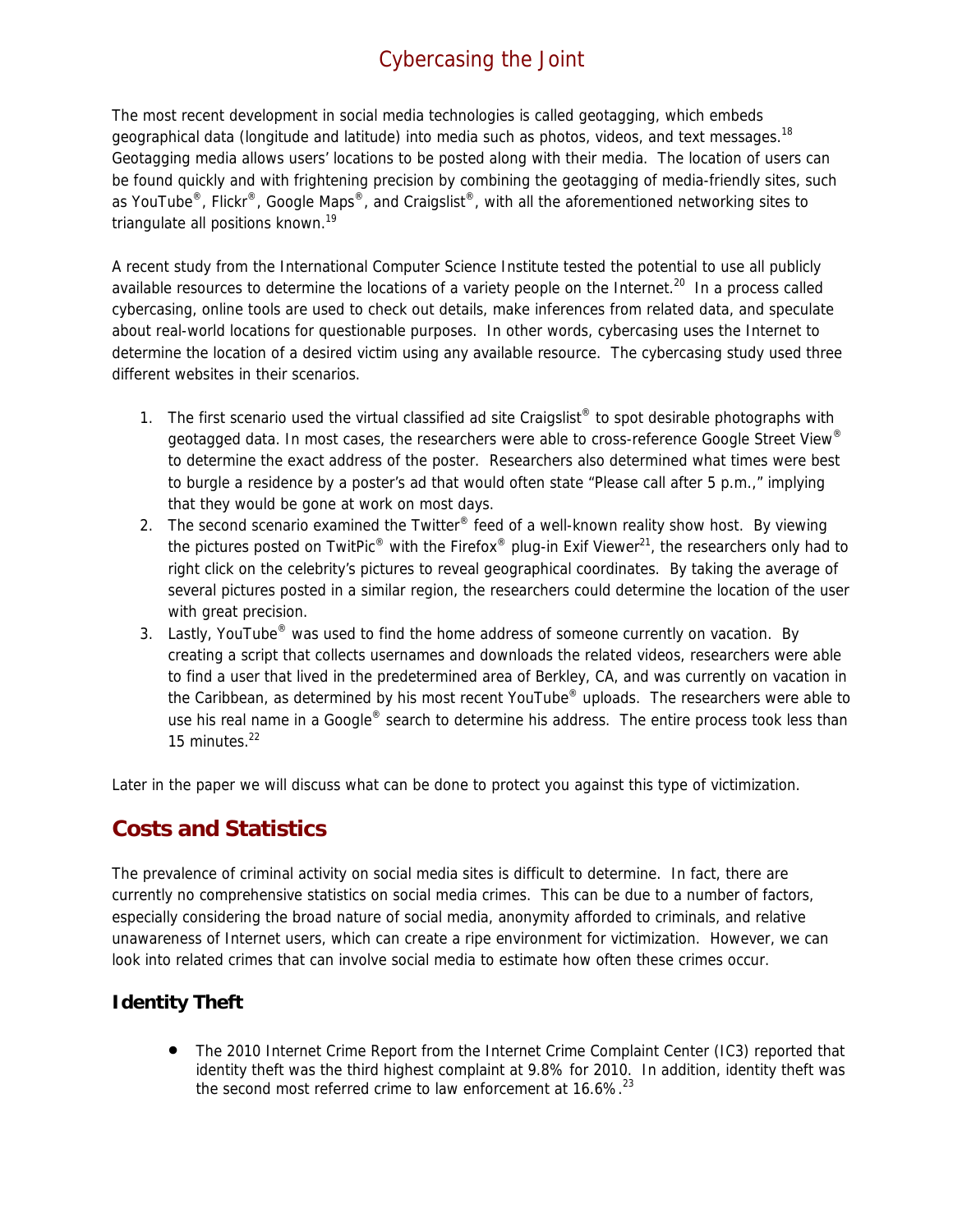- The Consumer Sentinel, a database maintained by the Federal Trade Commission (FTC) that collects information about consumer fraud from the FTC and other reporting agencies, reported that the number one complaint category was identity heft with 247,000 complaints (19%of all complaints) received by the Consumer Sentinel in 2010. $^{24}$
- The identity theft survey released in early 2010 by Javelin Strategy and Research revealed that approximately 3.5% of the U.S. population fell victim to identity theft within the previous year (the survey was conducted in 2010), suggesting that 8.1 million Americans were ID theft victims in 2010. The mean costs to resolve the crime was \$631, which was the highest average dollar amount since 2007.<sup>25</sup>

### **Cyberstalking**

- A federal study of offline stalking indicated that one out of every 12 women (8.2 million) and one of every 45 men (2 million) claims to have been stalked at some point.<sup>26</sup> This study also found that 1% of all women and 0.4% of all men were stalked during the 12 months preceding the study.<sup>27</sup> It reported that women are far more likely to be victims of stalking than men, as nearly four out of five stalking victims are women, while men are much more likely to be stalkers–87% of the stalkers identified by victims in the study.<sup>28</sup> Finally, during their lifetimes women are twice as likely as men to be victims of stalking by strangers and eight times as likely to be victims of stalking by intimates. $29$
- In 2010, statistics of cyberstalking victimization compiled by Who@ showed that harassment most often originated through emails, comprising 34% of cases followed by Facebook<sup>®</sup> with 16.5%. Of all cases reported, 79% escalated in some way. The top two ways in which incidents escalated were through email (28%) and Facebook® (15%). Threats of offline violence occurred in 25% of cases.<sup>30</sup>
- In 2003, the FBI published a descriptive study of NYPD's Computer Investigation and Technology Unit (CITU). The CITU investigates cases in which the offender uses a computer as the primary instrument to commit a crime. Examining 192 closed cases from 1996 to 2000, cyberstalking was the most reported crime to the CITU, comprising 42.8% of the cases investigated by the CITU. The study revealed similar findings to traditional stalking in that 80% of cyberstalkers were male. However, cyberstalkers appear to be younger than offline stalkers. CITU reported an average male age of 24. In addition, 26% of offenders were juveniles, under the age of 16, according to New York State law. Victims were most commonly women (52%), with men being targets in 35% of the cases; other victims included educational institutions and private corporations.<sup>31</sup>

The statistics reviewed suggest that identity theft and stalking/cyberstalking are prevalent and costly crimes. In addition, social media such as Facebook®, Twitter®, YouTube®, and Flickr® all offer an avenue of contact for potential perpetrators. Currently, there is no way to determine the overall occurrence of crimes on social media, but the preceding suggests that social media sites are ideal outlets for fraudsters and stalkers.

### **Examples/Case Studies**

• In 2008, hackers sent messages to Facebook<sup>®</sup> users stating, "Hey, I got a new Facebook account. I'm going to delete this one, so add my new profile." Upon clicking the hyperlink to add their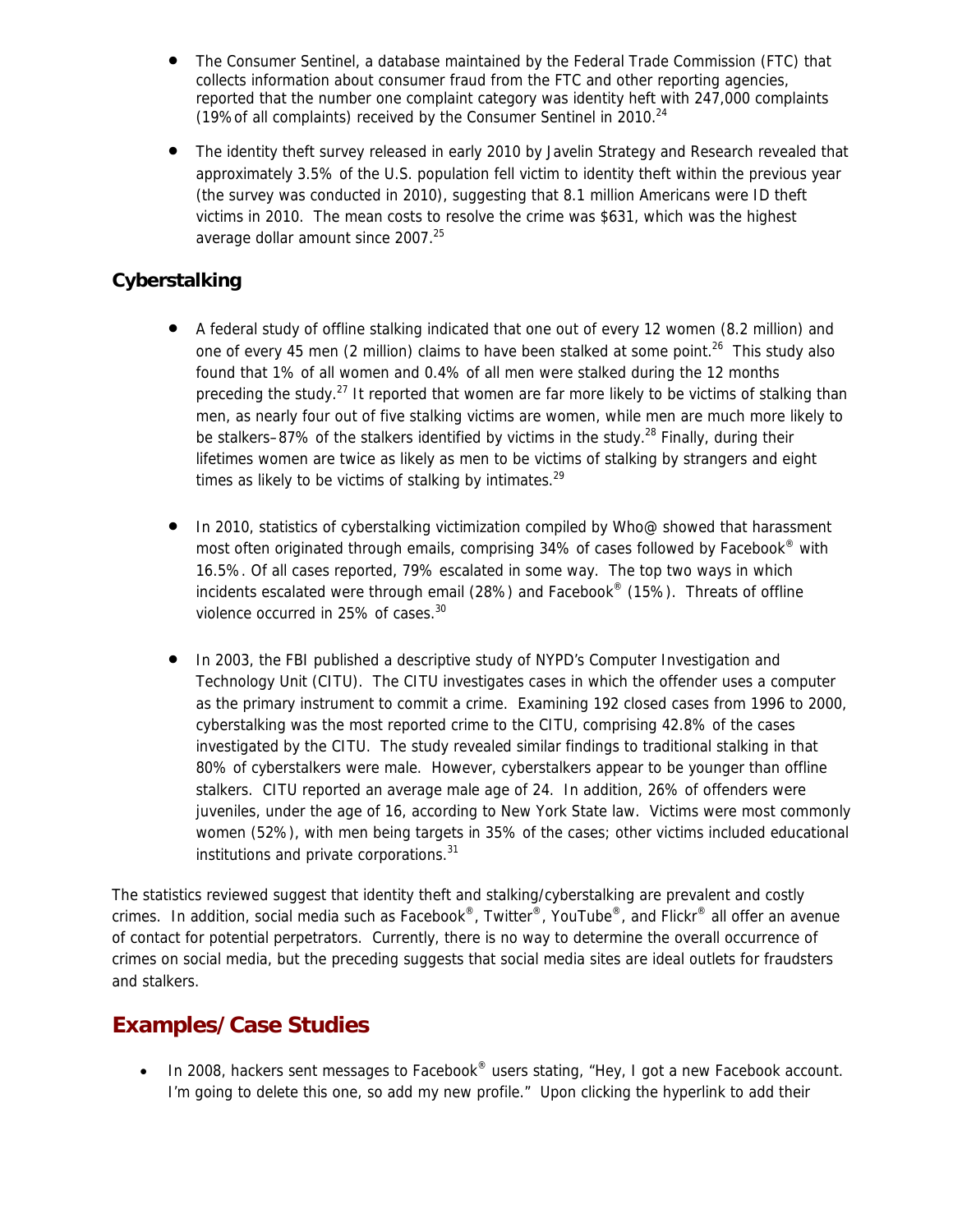friend's new account, the users were sent to a phishing page that was designed to collect their user information. The page looked identical to a Facebook® login page; however, the URL was view-facebookprofiles.com, which is not a subdomain of Facebook® and is one of the telltale signs of a phishing page. However, most people did not recognize this, and potentially thousands of Facebook<sup>®</sup> users had their accounts compromised by giving away their usernames and passwords. This was not the first attempt at phishing on Facebook®, but it was certainly one of the most coordinated and stands as classic example of phishing.<sup>32</sup>

- In 2007, the dangers of cyberbullying were brought to light when a teenage girl, Megan Meier, committed suicide when it was revealed that a boy she admired on Myspace® was actually a classmate's mother antagonizing the teenager for being different.<sup>33</sup> The mother, Lori Drew. allegedly communicated to Megan as "Josh" for over one month and then abruptly ended the relationship. Megan committed suicide the same day. Lori Drew was convicted of computer fraud and abuse, but was acquitted for Meier's death.<sup>34</sup>
- In 2009, Justin Brown was arrested for impersonating a model named Bree Condon on the dating site Seekingmillionaire.com. Unlike many scams perpetrated on social networking sites, Mr. Brown impersonated a real model and assumed her real name. Ms. Condon hired a private investigator who ultimately alerted police to the fraud that her name, likeness, and professional photographs were being used in the scam until Mr. Brown was arrested. Investigators later learned that Mr. Brown had phone conversations with wealthy men in exchange for money and gifts (iPhone<sup>®</sup> and \$15,000 cash). The scam is an exception considering the care that Mr. Brown took and demonstrates what can be perpetrated by a lone individual. Mr. Brown said that he created a plausible biography of Ms. Condon by using her online biographical information. While the following did not occur on a social media site discussed yet in this paper, the exact scenario could happen on any social networking site.<sup>35</sup>

### **Prevention Tips**

While it's impossible to completely safeguard yourself from being victimized online, the following 10 tips can give you reasonable protection from being victimized on a social media site.<sup>36</sup>

- 1. **Use caution when you click links** that you receive in messages from your friends on your social website. Treat links in messages on these sites as you would links in email messages.
- 2. **Know what you've posted about yourself.** A common way that hackers break into financial or other accounts is by clicking the "Forgot your password?" link on the account login page. To break into your account, they search for the answers to your security questions, such as your birthday, home town, high school class, or mother's middle name. If the site allows, make up your own password questions, and don't draw them from material anyone could find with a quick search.
- 3. **Don't trust that a message is really from who it says it's from.** Hackers can break into accounts and send messages that look like they're from your friends, but aren't. If you suspect that a message is fraudulent, use an alternate method to contact your friend to find out. This includes invitations to join new social networks.
- 4. **To avoid giving away email addresses of your friends, do not allow social networking services to scan your email address book.** When you join a new social network, you might receive an offer to enter your email address and password to find out if your contacts are on the network. The site might use this information to send email messages to everyone in your contact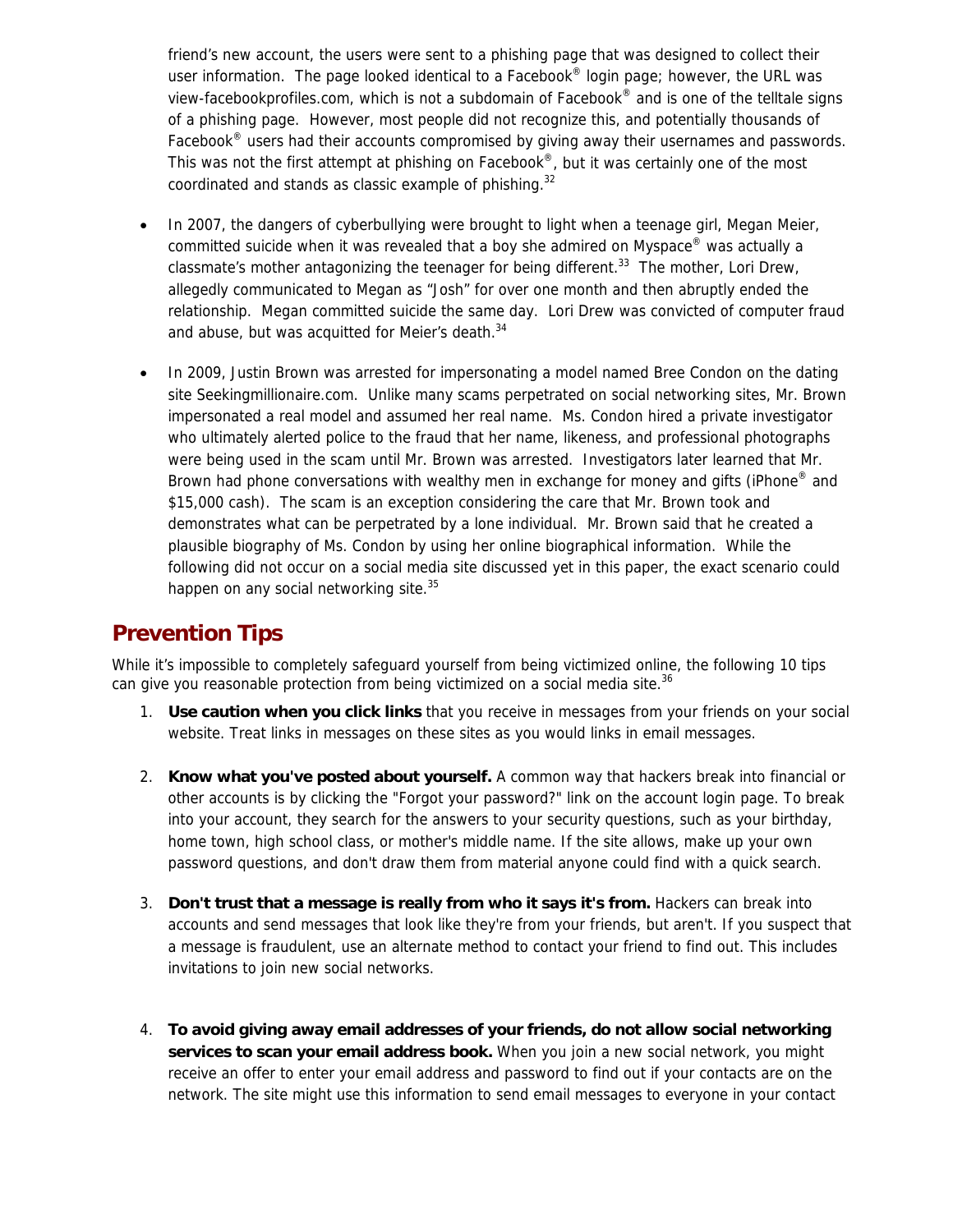list or even everyone you've ever sent an email message to with that email address. Social networking sites should explain that they're going to do this, but some do not.

- 5. **Type the address of your social networking site directly into your browser or use your personal bookmarks.** If you click a link to your site through email or another website, you might be entering your account name and password into a fake site where your personal information could be stolen.
- 6. **Be selective about who you accept as a friend on a social network.** Identity thieves might create fake profiles in order to get information from you.
- 7. **Choose your social network carefully.** Evaluate the site that you plan to use and make sure you understand the privacy policy. Find out if the site monitors content that people post. You will be providing personal information to this website, so use the same criteria that you would to select a site where you enter your credit card information.
- 8. **Assume that everything you put on a social networking site is permanent.** Even if you can delete your account, anyone on the Internet can easily print photos or text or save images and videos to a computer.
- 9. **Be careful about installing extras on your site.** Many social networking sites allow you to download third-party applications that let you do more with your personal page. Criminals sometimes use these applications to steal your personal information. To download and use thirdparty applications safely, take the same safety precautions that you take with any other program or file you download from the Web.
- 10. **Turn the geotagging feature off.** This is the most direct solution and you can find out how to do this for most phones.<sup>37</sup>

## **"For More Information" Links**

- Internet Crime Complaint Center http://www.ic3.org
- International Associate of Chiefs of Police Social Media Project http://www.iacpsocialmeda.org
- National Center for Victims of Crime http://www.ncvc.org/ncvc/main.aspx?dbName=DocumentViewer&DocumentID=32458
- Privacy Rights Clearinghouse http://www.privacyrights.org/
- U.S. Department of Justice http://www.usdoj.gov/criminal/cybercrime/cyberstalking.htm
- Working to Halt Online Abuse http://www.haltabuse.org/index.shtml
- Please Rob Me (Dangers of Over Sharing) http://www.pleaserobme.com

Primary Author: Jason Boone, NW3C Research Associate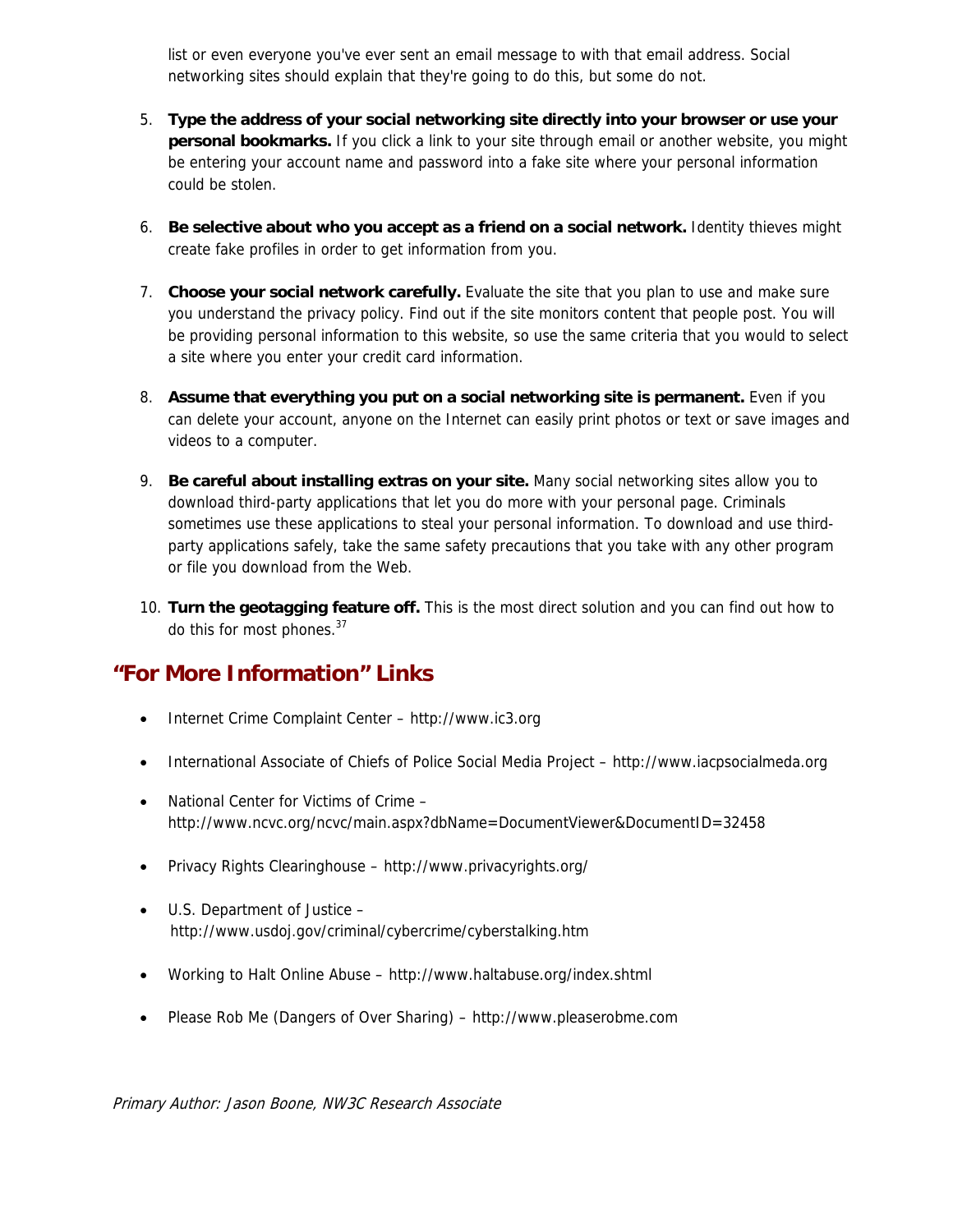© 2011. National White Collar Crime Center. All rights reserved. The National White Collar Crime Center (NW3C) is the copyright owner of this white paper. This information may not be used or reproduced in any form without the express written permission of the NW3C.

### **Endnotes**

 $\overline{a}$ 

<sup>1</sup> Facebook Statistics. (2011). Facebook. Retrieved on August 8, 2011 from http://www.facebook.com/press/info.php?statistics.

 $2^2$  Royal Pingdom. (2011). Facebook, Youtube, Our Collective Time Sinks. Retrieved on August 8, 2011 from http://royal.pingdom.com/2011/02/04/facebook-youtube-our-collective-time-sinks-stats.

<sup>3</sup> BBC. (2011). Twitter co-founder Jack Dorsey, rejoins company. Retrieved on August 8, 2011 from http://www.bbc.co.uk/news/business-12889048.

<sup>4</sup> Business News Daily. (2011) 5 Ways Businesses Will Use Social Media in 2011. Retrieved on August 8, 2011 from http://www.businessnewsdaily.com/five-ways-businesses-will-use-social-media-in-2011-0895/.

<sup>5</sup> Nielsen Wire. (2010). Social Networks/Blogs Now Account for One in every Four and a Half Minutes Online. Retrieved on August 17, 2011 from http://blog.nielsen.com/nielsenwire/global/social-media-accounts-for-22-percentof-time-online.

 $6$  NDTV. (2011). Thieves Use Facebook To Rob Empty Homes. Retrieved on August 9, 2011 from http://www.ndtv.com/article/world/thieves-use-facebook-to-rob-empty-homes-112970.

<sup>7</sup> Escapist Magazine. (2011). Thieves Target Homes Based on Facebook Updates. Retrieved on August 9, 2011 from http://www.escapistmagazine.com/news/view/103419-Thieves-Target-Homes-Based-on-Facebook-Updates.

 $8$  Time. Please Rob Me: Site Shows Dangers of Foursquare, Twitter. (2010). Retrieved on August 12, 2011 from http://www.time.com/time/business/article/0,8599,1964873,00.html.

 $9^9$  CSO Data Protection. Social Engineering: The Basics. Retrieved on August 4, 2010 from http://www.csoonline.com/article/514063/social-engineering-the-basics.

<sup>10</sup> GMA News. (2011). Mobile malware, social network scams top cyber threats. Retrieved on August 9, 2011 from http://www.gmanews.tv/story/228317/technology/mobile-malware-social-network-scams-top-cyber-threats-report.

<sup>11</sup> Computing.co.uk. (2011). Oracle Data Obtained In Social Engineering Attack. Retrieved on August 9, 2011 from http://www.computing.co.uk/ctg/news/2100282/oracle-obtained-social-engineering-attack.

<sup>12</sup> The Register. (2009). One in 200 Success Rate Keeps Phishing Economy Ticking Over. Retrieved on August 9, 2011 from http://www.theregister.co.uk/2009/12/07/phishing\_hit\_rate.

<sup>13</sup> Phishtank. (2011). What is Phishing? Retrieved on August 9, 2011 from http://www.phishtank.com/what\_is\_phishing.php?view=website.

<sup>14</sup> Information Week. (2011). Microsoft: Cybercrime Falling into Two Distinct Camps. Retrieved on August 9, 2011 from http://www.informationweek.com/news/security/vulnerabilities/229500284.

<sup>15</sup> Time: Techland. (2011) 40% of Social Network Users Attacked By Malware. Retrieved on August 9, 2011 from http://techland.time.com/2011/03/23/40-of-social-network-users-attacked-by-malware.

 $16$  Ibid.

<sup>17</sup> Sophos. (2011). 2010 Security Threat Report. Retrieved on August 10, 2011 from http://www.sophos.com/sophos/docs/eng/papers/sophos-security-threat-report-jan-2010-wpna.pdf.

<sup>18</sup> New York Times. (August 11, 2010). Web Photo Reveal Secrets, Like Where You Live. Retrieved on August 12, 2011 from: http://www.nytimes.com/2010/08/12/technology/personaltech/12basics.html.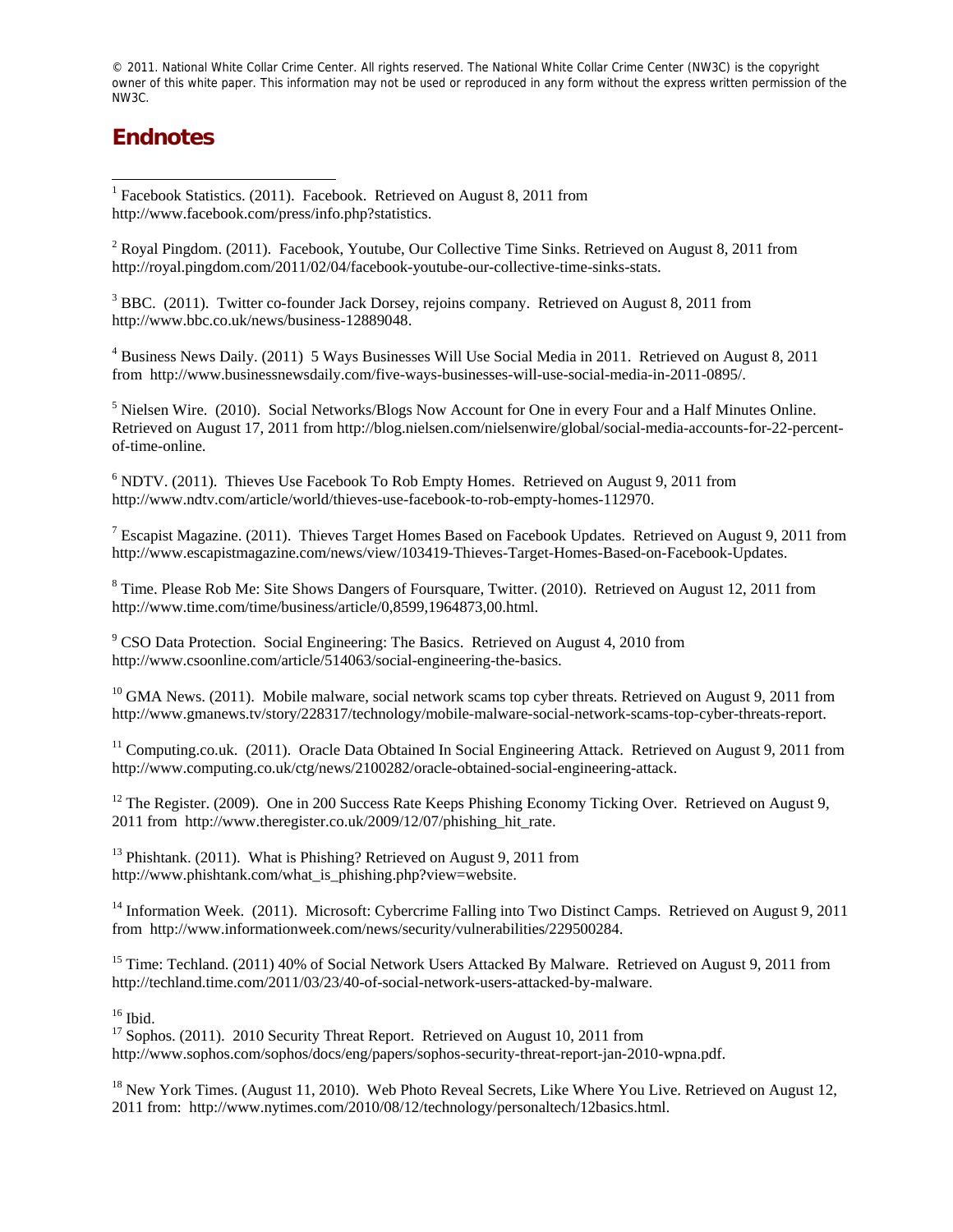<sup>19</sup> Read Write Web. (2010). Researchers Warn of Geotagging Dangers: Are You Concerned? Retrieved on August 12, 2011 from

http://www.readwriteweb.com/archives/researchers\_warn\_of\_geotagging\_dangers\_are\_you\_concerned.php.

<sup>20</sup> Friedland, Gerald & Sommer, Robin. (2010). Cybercasing the Joint: On the Privacy Implications of Geo-Tagging. International Computer Science Institute, August, 2010. Retrievable: http://www.icsi.berkeley.edu/cgibin/pubs/publication.pl?ID=002932.

 $^{21}$  Mozilla Firefox. (2011). Add-Ons - Exif-Viewer. Retrieved on August 15, 2011 from https://addons.mozilla.org/en-US/firefox/addon/exif-viewer/.

 $22$  Ibid.

 $\overline{a}$ 

<sup>23</sup> Internet Crime Complaint Center. (2011). 2010 Annual Internet Crime Report. Retrieved on August 11, 2011 from http://www.ic3.gov/media/annualreport/2010\_IC3Report.pdf.

24 Federal Trade Commission. (2009). *Consumer Sentinel Network Databook.* Retrieved August 15, 2011 from http://www.ftc.gov/sentinel/reports/sentinel-annual-reports/sentinel-cy2010.pdf

<sup>25</sup> Javelin Strategy & Research. (2011). 2011 Identity Fraud Survey: Consumer Version. Retrieved on August 15, 2011 from

https://www.javelinstrategy.com/uploads/1103.R\_2011%20Identity%20Fraud%20Survey%20Consumer%20Report.p df

<sup>26</sup> Tiaden, P., & Thoennes, N. (1998, April). Stalking in America: Findings from the national violence against women survey [Electronic version]. Washington, DC: National Institute of Justice & National Center for Injury Prevention and Control. Available at http://www.ncjrs.org/pdffiles/169592.pdf [cited in U.S. Department of Justice. (1999, August). 1999 Report on cyberstalking: A new challenge for law enforcement and industry. A report from the Attorney General to the Vice President. Retrieved January 29, 2003, from http://www.usdoj.gov/criminal/cybercrime/cyberstalking.htm].

<sup>27</sup> Tjaden, P., & Thoennes, N. (1998, April). Stalking in America: Findings from the national violence against women survey [Electronic version]. Washington, DC: National Institute of Justice & National Center for Injury Prevention and Control. Available at http://www.ncjrs.org/pdffiles/169592.pdf.

 $^{28}$  Tjaden, P., & Thoennes, N. (1998, April). Stalking in America: Findings from the national violence against women survey [Electronic version]. Washington, DC: National Institute of Justice & National Center for Injury Prevention and Control. Available at http://www.ncjrs.org/pdffiles/169592.pdf.

 $29$  Tjaden, P., & Thoennes, N. (1998, April). Stalking in America: Findings from the national violence against women survey [Electronic version]. Washington, DC: National Institute of Justice & National Center for Injury Prevention and Control. Available at http://www.ncjrs.org/pdffiles/169592.pdf.

30 Who@: Working to Halt Online Abuse. (2009). 2009 Cyber Stalking Statistics.. Retrieved September 15, 2009. From http://www.haltabuse.org/resources/stats/2008Statistics.pdf

<sup>31</sup> FBI Law Enforcement Bulletin. (March 2003). A Study on Cyberstalking. Retrieved on August 9, 2011 from http://findarticles.com/p/articles/mi\_m2194/is\_3\_72/ai\_99696472/.

 $32$  TechCrunch. (2008). Phishing Scam Targeting Facebook Users. Retrieved on August 17, 2011 from http://techcrunch.com/2008/03/26/phishing-scam-targeting-facebook-users.

<sup>33</sup> Fox News. (2007). Mom: Myspace Hoax Led to Daughter's Suicide. Retrieved on August 11, 2011 from http://www.foxnews.com/story/0,2933,312018,00.html.

<sup>34</sup> MSNBC. (2009). Ruling Disappoints Myspace Victim's Mom. Retrieved on August 16, 2011 from http://today.msnbc.msn.com/id/31722986/ns/today\_people.